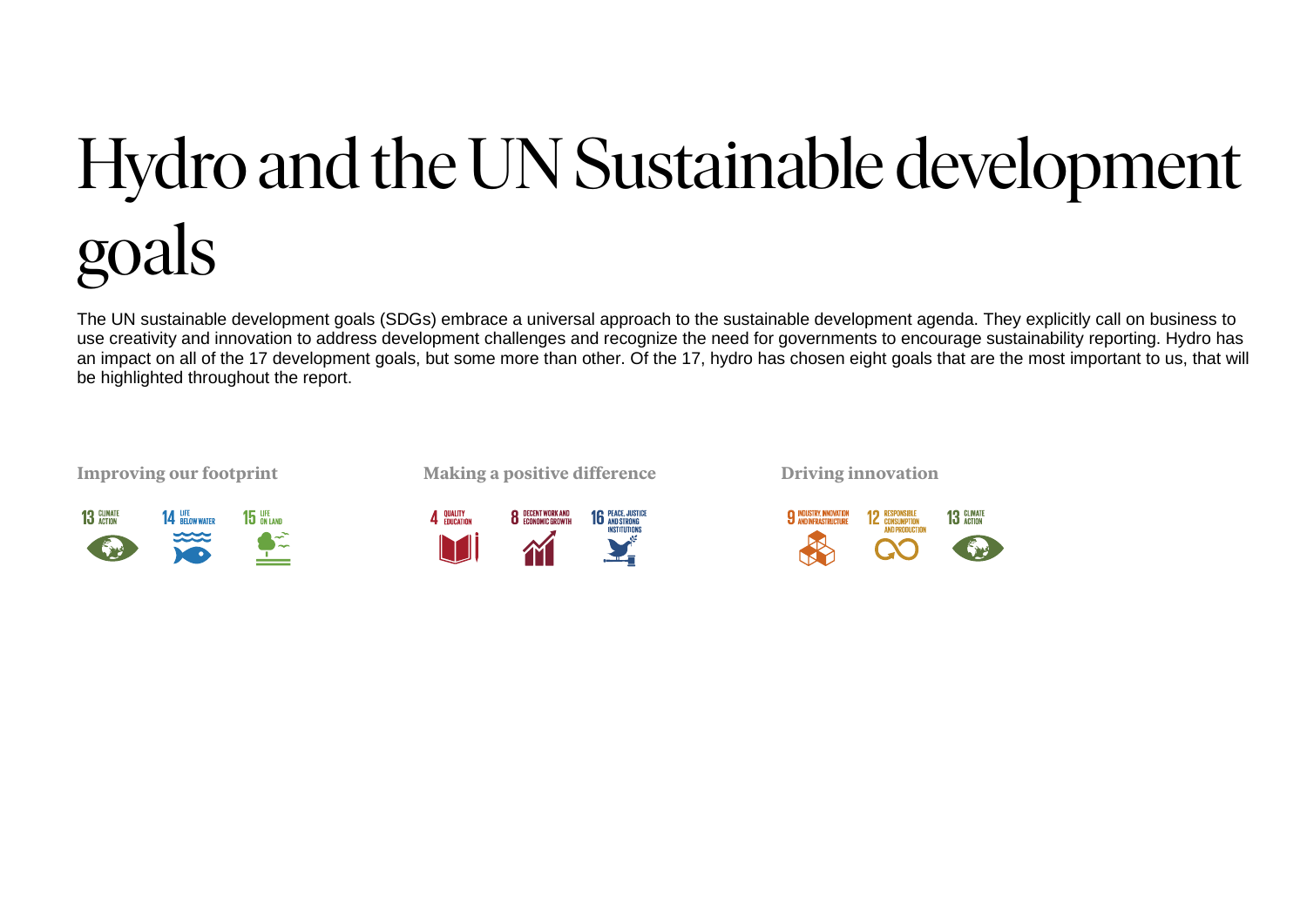## Hydro and the UN Sustainable Development Goals

## Hydro and the UN Sustainable Development Goals

| Goal                                            | Definition                                                                                                          | Hydro operational impact                                                                                                      | <b>Hydro Contribution</b>                                                                                                                                                                                                                                                                                                                    | Hydro Policy or position                               | Learn more (Refers to Hydro's Annual<br><b>Report 2021)</b>                    |
|-------------------------------------------------|---------------------------------------------------------------------------------------------------------------------|-------------------------------------------------------------------------------------------------------------------------------|----------------------------------------------------------------------------------------------------------------------------------------------------------------------------------------------------------------------------------------------------------------------------------------------------------------------------------------------|--------------------------------------------------------|--------------------------------------------------------------------------------|
| 1 NO <sub>POVERTY</sub>                         | End poverty in all its<br>forms everywhere                                                                          |                                                                                                                               | A prerequisite for ending poverty is sustainable<br>economic development. Hydro's main contribution is<br>through employment and wages, taxes paid, goods                                                                                                                                                                                    | The Hydro Way - Hydro's mission                        | Notes:<br>S9 - Community investments, charitable<br>donations and sponsorships |
| <b>TYPAT</b>                                    |                                                                                                                     |                                                                                                                               | and services bought and investment projects.<br>In addition, our social programs in Brazil aims at<br>improving education and community development                                                                                                                                                                                          | Hydro's Social Responsibility Policy                   | S.1.1 - Total employees by region,<br>gender and age as well as payroll        |
|                                                 |                                                                                                                     |                                                                                                                               | which in turn are contributions to reduce poverty.                                                                                                                                                                                                                                                                                           |                                                        | S7 - Current income tax                                                        |
| 2 ZERO                                          | End hunger, achieve<br>food security and<br>improved nutrition<br>and promote                                       |                                                                                                                               | A prerequisite for ending poverty and hunger is<br>sustainable economic development. Hydro main<br>contribution is through employment and wages, taxes                                                                                                                                                                                       | The Hydro Way - Hydro's mission                        | Notes:<br>S9 - Community investments, charitable<br>donations and sponsorships |
|                                                 | sustainable<br>agriculture                                                                                          |                                                                                                                               | paid, goods and services bought and investment<br>projects.                                                                                                                                                                                                                                                                                  | Hydro's Social Responsibility Policy                   | S.1.1 - Total employees by region,<br>gender and age as well as payroll        |
|                                                 |                                                                                                                     |                                                                                                                               | In addition, our social programs in Brazil aims at<br>improving education and community development<br>which in turn are contributions to reduce poverty.                                                                                                                                                                                    |                                                        | S7 - Current income tax                                                        |
| <b>3</b> GOOD HEALTH<br><b>3</b> AND WELL-BEING | Ensure healthy lives<br>and promote well-<br>being for all at all<br>ages                                           | Hydro's operational activities entails risk for<br>work hazards and human exposure to<br>emissions, waste and transportation. | Hydro's ambition is to avoid all accidents, in particular<br>serious ones. Accidents and ill-health cause human<br>suffering and inefficient organizations. We work<br>continuously to avoid damage to health, property and                                                                                                                  | Hydro's Health safety and<br><b>Environment Policy</b> | Pages:<br>p. 103-106 - Occupational health and<br>safety                       |
|                                                 |                                                                                                                     |                                                                                                                               | loss of production in all our activities. When relevant,<br>this also includes the communities we are part of.                                                                                                                                                                                                                               | Hydro's Social Responsibility Policy                   | Notes: S5 - Health and safety                                                  |
| 4 QUALITY                                       | Ensure inclusive and<br>equitable quality<br>education and<br>promote lifelong<br>learning<br>opportunities for all |                                                                                                                               | Hydro has committed to contribute to quality education,<br>and capacity and competence building for 500,000<br>people in our communities and for business partners<br>from 2018 until end of 2030. Education refers to<br>initiatives within the formal educational system, from<br>elementary school to university. Examples of initiatives | Hydro's People Policy                                  | Pages:<br>p. 100-102 - Community investments<br>and social programs            |
|                                                 |                                                                                                                     |                                                                                                                               |                                                                                                                                                                                                                                                                                                                                              | Hydro's Social Responsibility Policy                   | p. 103 - 110 - Effective organization                                          |
|                                                 |                                                                                                                     |                                                                                                                               | include training of teachers and external scholarships.<br>We cooperate with the educational sector at our main                                                                                                                                                                                                                              |                                                        | Notes:<br>S9 - Community investments, charitable<br>donations and sponsorships |
|                                                 |                                                                                                                     |                                                                                                                               | sites of operations with apprenticeship programs. In<br>Brazil, we also contribute to enhancing primary<br>education through cooperation with local schools and<br>education authorities.                                                                                                                                                    |                                                        | S10.4 - Compliance training                                                    |
|                                                 |                                                                                                                     |                                                                                                                               | Hydro targets the whole spectra from basic education<br>to technical training and university level degrees<br>relevant to Hydro. Going forward, Hydro will promote                                                                                                                                                                           |                                                        |                                                                                |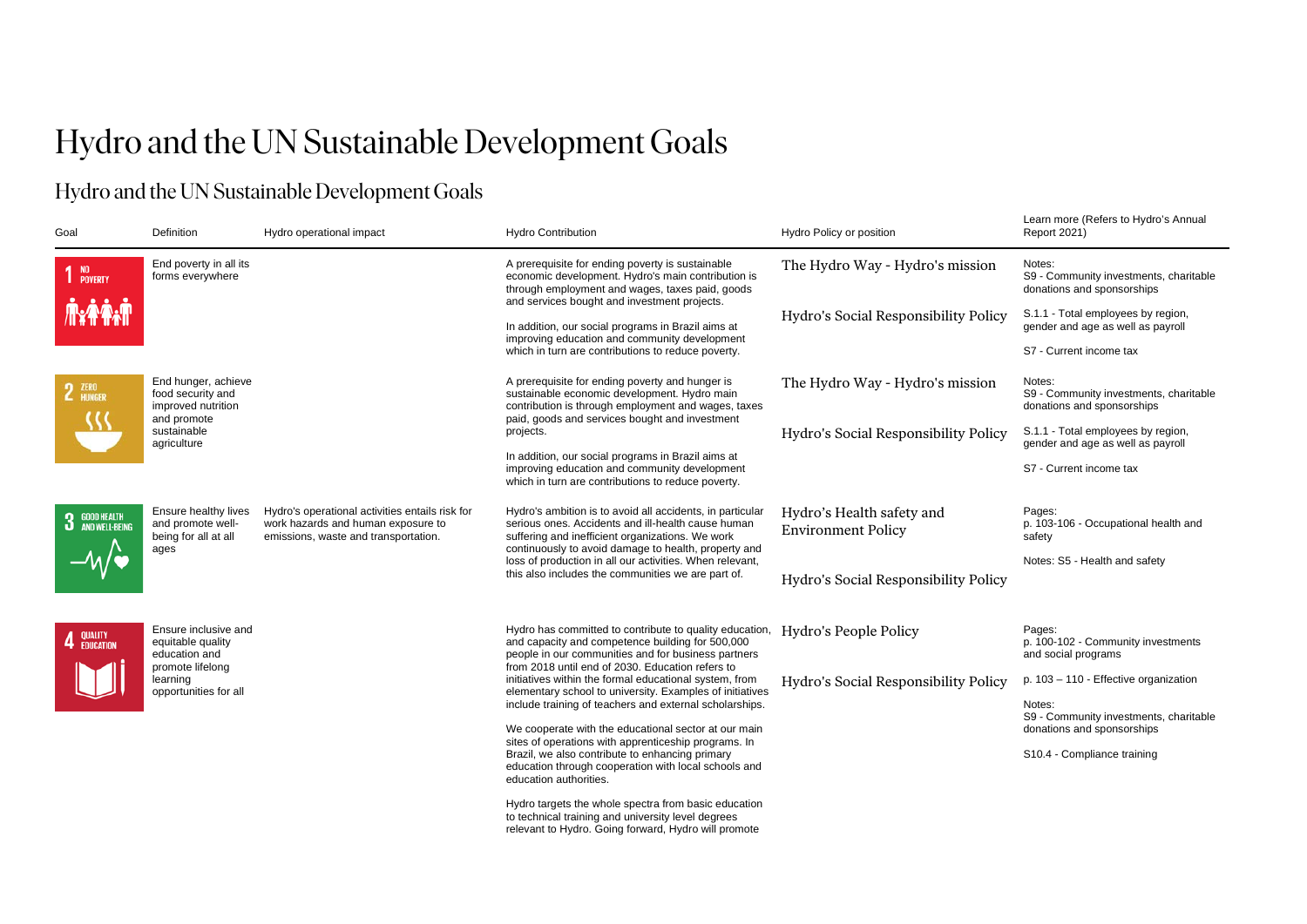| Goal                                   | Definition                                                                                 | Hydro operational impact                                                                                                                                                                                                                                                                                                                                                                                                                                                                       | <b>Hydro Contribution</b>                                                                                                                                                                                                                                                                                                                                                                                                                                                                                                                                                                                                                                                                                                                                                                                                                                                                                                                                                                                                                                                                                   | Hydro Policy or position                               | Learn more (Refers to Hydro's Annual<br>Report 2021)                                                                               |
|----------------------------------------|--------------------------------------------------------------------------------------------|------------------------------------------------------------------------------------------------------------------------------------------------------------------------------------------------------------------------------------------------------------------------------------------------------------------------------------------------------------------------------------------------------------------------------------------------------------------------------------------------|-------------------------------------------------------------------------------------------------------------------------------------------------------------------------------------------------------------------------------------------------------------------------------------------------------------------------------------------------------------------------------------------------------------------------------------------------------------------------------------------------------------------------------------------------------------------------------------------------------------------------------------------------------------------------------------------------------------------------------------------------------------------------------------------------------------------------------------------------------------------------------------------------------------------------------------------------------------------------------------------------------------------------------------------------------------------------------------------------------------|--------------------------------------------------------|------------------------------------------------------------------------------------------------------------------------------------|
|                                        |                                                                                            |                                                                                                                                                                                                                                                                                                                                                                                                                                                                                                | teacher training, infrastructure and other means to<br>secure quality education.                                                                                                                                                                                                                                                                                                                                                                                                                                                                                                                                                                                                                                                                                                                                                                                                                                                                                                                                                                                                                            |                                                        |                                                                                                                                    |
|                                        |                                                                                            |                                                                                                                                                                                                                                                                                                                                                                                                                                                                                                | Hydro is an employer of skilled workers and<br>professionals at all levels. All employees are entitled to<br>an annual appraisal dialogue including establishing a<br>development plan.                                                                                                                                                                                                                                                                                                                                                                                                                                                                                                                                                                                                                                                                                                                                                                                                                                                                                                                     |                                                        |                                                                                                                                    |
| <b>5</b> GENDER                        | Achieve gender<br>equality and<br>empower all women<br>and girls                           | The aluminium industry is male dominated,<br>especially at the operator level. While only 18<br>percent of Hydro's employees were women in<br>2020, 25 percent of the top 200 leaders and 40<br>percent of Hydro's Corporate Management<br>Board were women in 2020.                                                                                                                                                                                                                           | The share of women in leadership positions is steadily<br>increasing. We are also targeting recruiting more<br>women at all levels in the organization from<br>apprentices to top management.<br>Hydro's new people strategy, launched during 2020,<br>sets global strategic priorities, ambitions, targets and<br>activities, in addition to a defined process for annual<br>update and revision. The global priorities cover<br>learning and competence development, leadership and<br>succession as well as diversity and inclusion. These<br>priorities are supported by every business area with<br>targets and activities based on their specific needs,<br>addressing challenges in regions where they operate.<br>Our ambition is to have a high-performing and<br>sustainable work environment, based on diversity and<br>inclusion. We want all employees to know they are<br>valued for their differences and that they contribute to<br>the success of our business strategy. A part of the new<br>people strategy is to identify measures and quantifiable<br>targets to support our ambition. | Hydro's People Policy                                  | Pages:<br>p. 96 -99 - Responsible Supply Chain<br>Notes:<br>S1 - Employees<br>S3.1 - Women and non-Norwegians in<br>top management |
| <b>6</b> CLEAN WATER                   | Ensure availability<br>and sustainable<br>management of<br>water and sanitation<br>for all | Hydro uses and discharges water at all stages<br>of the aluminium value chain. Key stages are<br>mining and alumina refining (Brazil), smelting<br>(largely in Norway) and rolled products and<br>remelting (largely in Europe and the US).<br>Most of the water used by Hydro in the<br>production of aluminium (with the exception of<br>water lost to evaporation) is returned to the<br>external environment. All such discharges to the<br>external environment are regulated by permits. | Prior to building new sites or expanding existing sites,<br>Hydro performs an Environmental Impact Assessment<br>to determine water availability.<br>Where possible, Hydro uses sea water as opposed to<br>freshwater. Freshwater is reused both at the bauxite<br>mine and at the alumina refinery.<br>The water used in hydropower production is strictly<br>managed in line with established water management<br>and biodiversity plans.                                                                                                                                                                                                                                                                                                                                                                                                                                                                                                                                                                                                                                                                 | Hydro's Health safety and<br><b>Environment Policy</b> | Pages:<br>p. 82 - Water<br>Notes:<br>E2.1 - Other emissions<br>E2.2 - Spillages<br>E4.2 - Water                                    |
| <b>7</b> AFFORDABLE AND<br>$\sqrt{17}$ | Ensure access to<br>affordable, reliable,<br>sustainable and<br>modern energy for all      | Hydro is a large energy consumer.                                                                                                                                                                                                                                                                                                                                                                                                                                                              | Hydro is Norway's third largest producer of<br>hydroelectric power. 70 percent of the electricity used<br>for Hydro's primary aluminium productions comes from<br>renewable sources.<br>Aluminium is an important component in facilities for<br>producing solar and wind power. Electric cables are<br>more and more made from aluminium.                                                                                                                                                                                                                                                                                                                                                                                                                                                                                                                                                                                                                                                                                                                                                                  | Hydro's climate strategy                               | Pages:<br>p. 75-79 - Climate Change<br>Notes:<br>E3 - Energy                                                                       |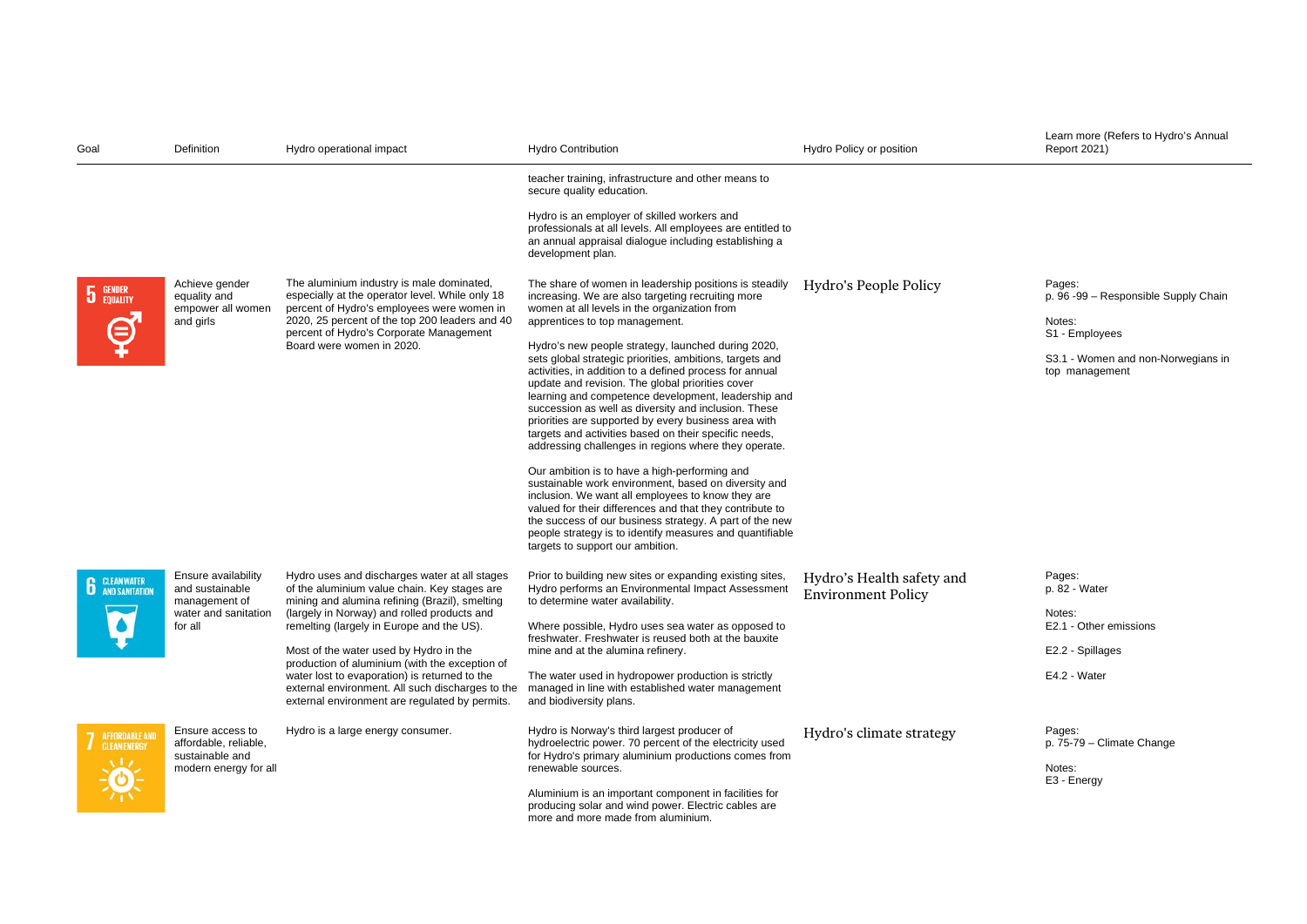| Goal                                                      | Definition                                                                        | Hydro operational impact                                                                                                                                                                                                                                                                                                                                                                                                                                                                                                                                                                                                                                                                                                                                                             | <b>Hydro Contribution</b>                                                                                                                                                                                                                                                                                                                                                                                                                                                                                                                                                                                                                                                                                                                                                                                                                                                                                                                                                                                                                              | Hydro Policy or position                                  | Learn more (Refers to Hydro's Annual<br>Report 2021)                                                    |
|-----------------------------------------------------------|-----------------------------------------------------------------------------------|--------------------------------------------------------------------------------------------------------------------------------------------------------------------------------------------------------------------------------------------------------------------------------------------------------------------------------------------------------------------------------------------------------------------------------------------------------------------------------------------------------------------------------------------------------------------------------------------------------------------------------------------------------------------------------------------------------------------------------------------------------------------------------------|--------------------------------------------------------------------------------------------------------------------------------------------------------------------------------------------------------------------------------------------------------------------------------------------------------------------------------------------------------------------------------------------------------------------------------------------------------------------------------------------------------------------------------------------------------------------------------------------------------------------------------------------------------------------------------------------------------------------------------------------------------------------------------------------------------------------------------------------------------------------------------------------------------------------------------------------------------------------------------------------------------------------------------------------------------|-----------------------------------------------------------|---------------------------------------------------------------------------------------------------------|
| <b>8</b> DECENT WORK AND                                  | Promote sustained,<br>inclusive and<br>sustainable                                | While the risk of breaching workers' rights is<br>more limited within Hydro, we realize that the<br>risk can be higher in parts of our supply chain.                                                                                                                                                                                                                                                                                                                                                                                                                                                                                                                                                                                                                                 | Workers' rights within Hydro shall be secured through<br>Hydro's global directives and local legislation as well as<br>through cooperation with unions and other employee                                                                                                                                                                                                                                                                                                                                                                                                                                                                                                                                                                                                                                                                                                                                                                                                                                                                              | Hydro's People Policy                                     | Pages:<br>p. 89-102 Modern Slavery Act<br>transparency statement                                        |
|                                                           | economic growth, full<br>and productive                                           |                                                                                                                                                                                                                                                                                                                                                                                                                                                                                                                                                                                                                                                                                                                                                                                      | representatives. In addition, we work to secure<br>responsible sourcing and procurement in the supply                                                                                                                                                                                                                                                                                                                                                                                                                                                                                                                                                                                                                                                                                                                                                                                                                                                                                                                                                  |                                                           | p. 71 - Partnerships                                                                                    |
|                                                           | employment and<br>decent work for all                                             |                                                                                                                                                                                                                                                                                                                                                                                                                                                                                                                                                                                                                                                                                                                                                                                      | chain. Throughout our activities, we contribute to<br>economic activities and growth directly through our<br>operations and indirectly by creating value for our                                                                                                                                                                                                                                                                                                                                                                                                                                                                                                                                                                                                                                                                                                                                                                                                                                                                                       | Health, Security, Safety and<br><b>Environment Policy</b> | Notes:<br>S1-Employees                                                                                  |
|                                                           |                                                                                   |                                                                                                                                                                                                                                                                                                                                                                                                                                                                                                                                                                                                                                                                                                                                                                                      | suppliers, customers and the communities we are part<br>of.                                                                                                                                                                                                                                                                                                                                                                                                                                                                                                                                                                                                                                                                                                                                                                                                                                                                                                                                                                                            |                                                           | S2 - Remuneration                                                                                       |
|                                                           |                                                                                   |                                                                                                                                                                                                                                                                                                                                                                                                                                                                                                                                                                                                                                                                                                                                                                                      |                                                                                                                                                                                                                                                                                                                                                                                                                                                                                                                                                                                                                                                                                                                                                                                                                                                                                                                                                                                                                                                        | Hydro's Social Responsibility Policy                      |                                                                                                         |
| <b>INDUSTRY, INNOVATION</b><br><b>J</b> ANDINFRASTRUCTURI | <b>Build resilient</b><br>infrastructure,<br>promote inclusive<br>and sustainable | All economic activity has the potential to impact<br>its surroundings, in good ways and bad ways.<br>Hydro recognizes that corporations too, have a<br>responsibility to minimize the negative impacts                                                                                                                                                                                                                                                                                                                                                                                                                                                                                                                                                                               | We believe that the key to Hydro's 115-year-long<br>stretch of industrial progress is the combination of<br>production and innovation, where research and<br>development have gone                                                                                                                                                                                                                                                                                                                                                                                                                                                                                                                                                                                                                                                                                                                                                                                                                                                                     | Hydro's Social Responsibility Policy                      | Pages:<br>p. 85-88 - Innovation<br>Notes:<br>S8 - Research & Development (R&D)                          |
|                                                           | industrialization and<br>foster innovation                                        | and maximize the positive impacts of its<br>company, of its industry - and for our planet.<br>Hydro efforts and investments over the last year<br>reveal a clear link between our commercial<br>interests and its positive effect on climate and<br>sustainability throughout our long value chain:<br>Karmøy technology pilot, world's most energy<br>and climate efficient primary aluminium.<br>Our business area Hydro Extrusions delivers<br>use-phase benefits through smart aluminium<br>solutions:<br>«The Crystal» in London is an outstanding<br>6,300 square meter building with highly energy-<br>efficient and sustainable solutions. Our business<br>unit Building Systems conceived and developed<br>all automated parallel opening windows in the<br>complex facade. | hand-in-hand with full-scale production.<br>The Karmøy technology pilot is operating at full<br>capacity, producing the world's most climate-friendly<br>and energy-efficient primary aluminium. Furthermore,<br>the Karmøy technology pilot is verifying a broad range<br>of technical innovations that is providing spin-off effects<br>for Hydro's other primary metal plants, helping to lift<br>profitability and drive sustainability for Hydro's<br>production of primary aluminium.<br>Hydro develops aluminium-based material concepts for<br>battery technology from cathode foil to cell housing, up<br>to integrated solutions for thermal management and<br>battery modules. For the e-mobility market, we won our<br>first contracts to supply battery producers.<br>Furthermore, achieving certification according to the<br>ASI Performance and Chain of Custody standards in<br>2019, Hydro Rolling was first mover to supply ASI-<br>certified material for the lower protection cover and<br>battery box for the Audi e-tron model. | Hydro's Integrity Program<br>Handbook                     |                                                                                                         |
|                                                           |                                                                                   |                                                                                                                                                                                                                                                                                                                                                                                                                                                                                                                                                                                                                                                                                                                                                                                      |                                                                                                                                                                                                                                                                                                                                                                                                                                                                                                                                                                                                                                                                                                                                                                                                                                                                                                                                                                                                                                                        | Hydro's Human Rights Policy                               |                                                                                                         |
|                                                           |                                                                                   |                                                                                                                                                                                                                                                                                                                                                                                                                                                                                                                                                                                                                                                                                                                                                                                      |                                                                                                                                                                                                                                                                                                                                                                                                                                                                                                                                                                                                                                                                                                                                                                                                                                                                                                                                                                                                                                                        | Hydro's Supplier Code of Conduct                          |                                                                                                         |
|                                                           |                                                                                   | And, Hydro Extrusions in Wales (UK) will supply<br>the growing automotive industry demand for<br>lightweight body structure solutions, recently to<br>London Electrical Vehicle Company (LEVC),<br>which has developed an all new zero-emissions-<br>capable black taxi cab.                                                                                                                                                                                                                                                                                                                                                                                                                                                                                                         |                                                                                                                                                                                                                                                                                                                                                                                                                                                                                                                                                                                                                                                                                                                                                                                                                                                                                                                                                                                                                                                        |                                                           |                                                                                                         |
| <b>REDUCED</b><br><b>INEQUALITIES</b>                     | Reduce inequality<br>within and among<br>countries                                |                                                                                                                                                                                                                                                                                                                                                                                                                                                                                                                                                                                                                                                                                                                                                                                      | Hydro contributes to the socio-economic development<br>of communities where we operate, mainly in Brazil,<br>USA, Germany and Norway. We also contribute to<br>significant economic activities through our joint                                                                                                                                                                                                                                                                                                                                                                                                                                                                                                                                                                                                                                                                                                                                                                                                                                       | The Hydro Way - Hydro's mission                           | Pages:<br>p. 180 - 191 - Country by country report<br>Notes:                                            |
|                                                           |                                                                                   |                                                                                                                                                                                                                                                                                                                                                                                                                                                                                                                                                                                                                                                                                                                                                                                      | ventures and products by creating value for our<br>customers and the communities they are part of.                                                                                                                                                                                                                                                                                                                                                                                                                                                                                                                                                                                                                                                                                                                                                                                                                                                                                                                                                     | Hydro's Social Responsibility Policy                      | S1.1, S1.2 - Total employees by region,<br>gender and age as well as payroll<br>S7 - Current income tax |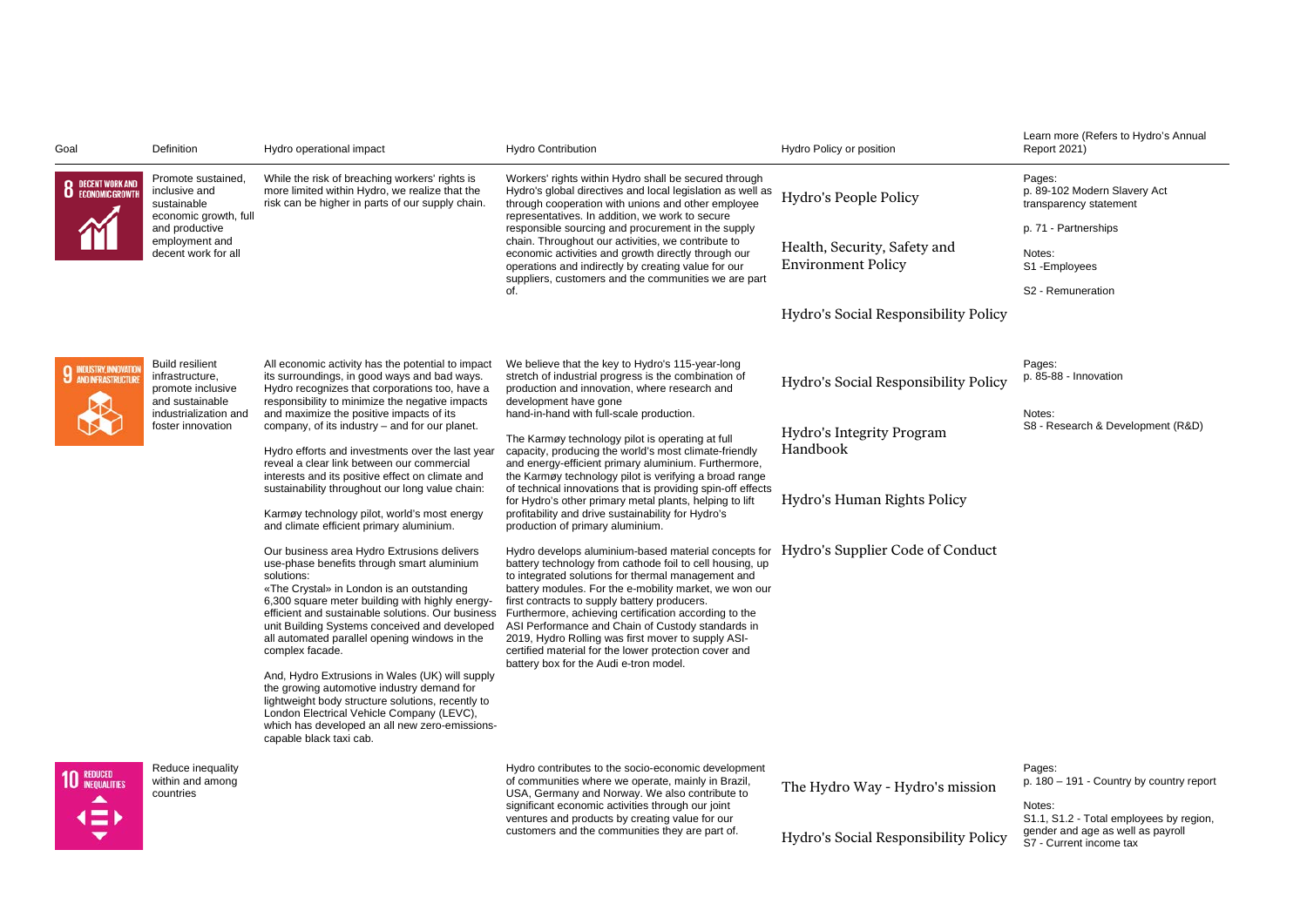| Goal                                                | Definition                                                   | Hydro operational impact                                                                                                                                                                                                                                                                                 | <b>Hydro Contribution</b>                                                                                                                                                                                                                                                                                                                                                                                                                                                                                                                                                                                                                                                                              | Hydro Policy or position                                  | Learn more (Refers to Hydro's Annual<br>Report 2021)                |
|-----------------------------------------------------|--------------------------------------------------------------|----------------------------------------------------------------------------------------------------------------------------------------------------------------------------------------------------------------------------------------------------------------------------------------------------------|--------------------------------------------------------------------------------------------------------------------------------------------------------------------------------------------------------------------------------------------------------------------------------------------------------------------------------------------------------------------------------------------------------------------------------------------------------------------------------------------------------------------------------------------------------------------------------------------------------------------------------------------------------------------------------------------------------|-----------------------------------------------------------|---------------------------------------------------------------------|
|                                                     |                                                              |                                                                                                                                                                                                                                                                                                          | In addition, our more than 30,000 suppliers globally<br>contribute to their communities.                                                                                                                                                                                                                                                                                                                                                                                                                                                                                                                                                                                                               |                                                           | S9, Community investments, charitable<br>donations and sponsorships |
| SUSTAINABLE CITIE<br><b>AND COMMUNITIES</b>         | Make cities and<br>human settlements<br>inclusive, safe,     | All economic activity has the potential to impact<br>its surroundings, in positive and negative ways.<br>Hydro recognizes that corporations too, have a                                                                                                                                                  | Aluminium is an important input into modern city<br>communication and construction, including in energy-<br>efficient buildings or "net-zero buildings" which are                                                                                                                                                                                                                                                                                                                                                                                                                                                                                                                                      | The Hydro Way - Hydro's mission                           | Pages:<br>$p. 89 - 95 - Human rights$                               |
|                                                     | resilient and<br>sustainable                                 | responsibility to minimize the negative impacts<br>and maximize the positive impacts of its<br>company, of its industy - and for our planet.                                                                                                                                                             | buildings that produce more energy than they<br>consume.                                                                                                                                                                                                                                                                                                                                                                                                                                                                                                                                                                                                                                               | Hydro's Social Responsibility Policy                      | p. 70 -72 - Compliance                                              |
|                                                     |                                                              |                                                                                                                                                                                                                                                                                                          | Hydro has committed to contribute to quality education,<br>and capacity and competence building for 500,000<br>people in our communities and for business partners<br>from 2018 until end of 2030.                                                                                                                                                                                                                                                                                                                                                                                                                                                                                                     |                                                           |                                                                     |
|                                                     |                                                              |                                                                                                                                                                                                                                                                                                          | A key element in Hydro's social responsibility strategy<br>is to strengthen the societies and communities where<br>we operate. The way we do this differs from country to<br>country and from community to community. The main<br>contribution is generated from our operations through<br>production and purchase of goods and services, direct<br>and indirect job creation, and tax payments. We<br>engage in capacity building through targeted programs,<br>and we have partnerships aiming to further enhance<br>the public's knowledge about Hydro and its operations.<br>Hydro has corporate requirements on management of<br>community investments, charitable donations and<br>sponsorships. |                                                           |                                                                     |
|                                                     |                                                              |                                                                                                                                                                                                                                                                                                          | Some of our community programs are linked to mining<br>license requirements, while others are voluntary<br>commitments. The programs target education,<br>economic growth, decent work, capacity building and<br>strengthening of institutions.                                                                                                                                                                                                                                                                                                                                                                                                                                                        |                                                           |                                                                     |
|                                                     |                                                              |                                                                                                                                                                                                                                                                                                          | To support local communities, we organize volunteer<br>programs at many of our production sites. The<br>volunteer activities are based on local customs and<br>needs. Many sites also support local communities<br>through a range of sponsorships and charitable<br>donations                                                                                                                                                                                                                                                                                                                                                                                                                         |                                                           |                                                                     |
| <b>RESPONSIBLE</b><br>Consumption<br>AND PRODUCTION | Ensure sustainable<br>consumption and<br>production patterns | All economic activity has the potential to impact<br>its surroundings, in positive and negative ways.<br>Hydro recognizes that corporations too, have a<br>responsibility to minimize the negative impacts<br>and maximize the positive impacts of its<br>company, of its industry – and for our planet. | Hydro engages in dialogue with customers and other<br>stakeholders regarding the environmental impacts of<br>our processes and products. We perform life-cycle<br>assessments (LCAs) for all major product groups to<br>identify improvement potentials. We also assess<br>aspects including energy consumption and                                                                                                                                                                                                                                                                                                                                                                                    | The Hydro Way - Hydro's mission                           | Pages:<br>p. 73, in particular Product stewardship<br>on page 88    |
|                                                     |                                                              | Recycling is growing at an even faster rate than<br>primary metal, as more scrap is becoming<br>available on the market<br>For an integrated player such as Hydro, this<br>means that recycling is an important area going                                                                               | recyclability.<br>During 2020 we performed a strategic review of our<br>recycling activities, and we set a growth ambition to<br>double the post-consumer scrap recycling capacity to<br>more than 600 thousand tonnes per year by 2025. To<br>deliver on the growth ambition we established a center                                                                                                                                                                                                                                                                                                                                                                                                  | Health, Security, Safety and<br><b>Environment Policy</b> |                                                                     |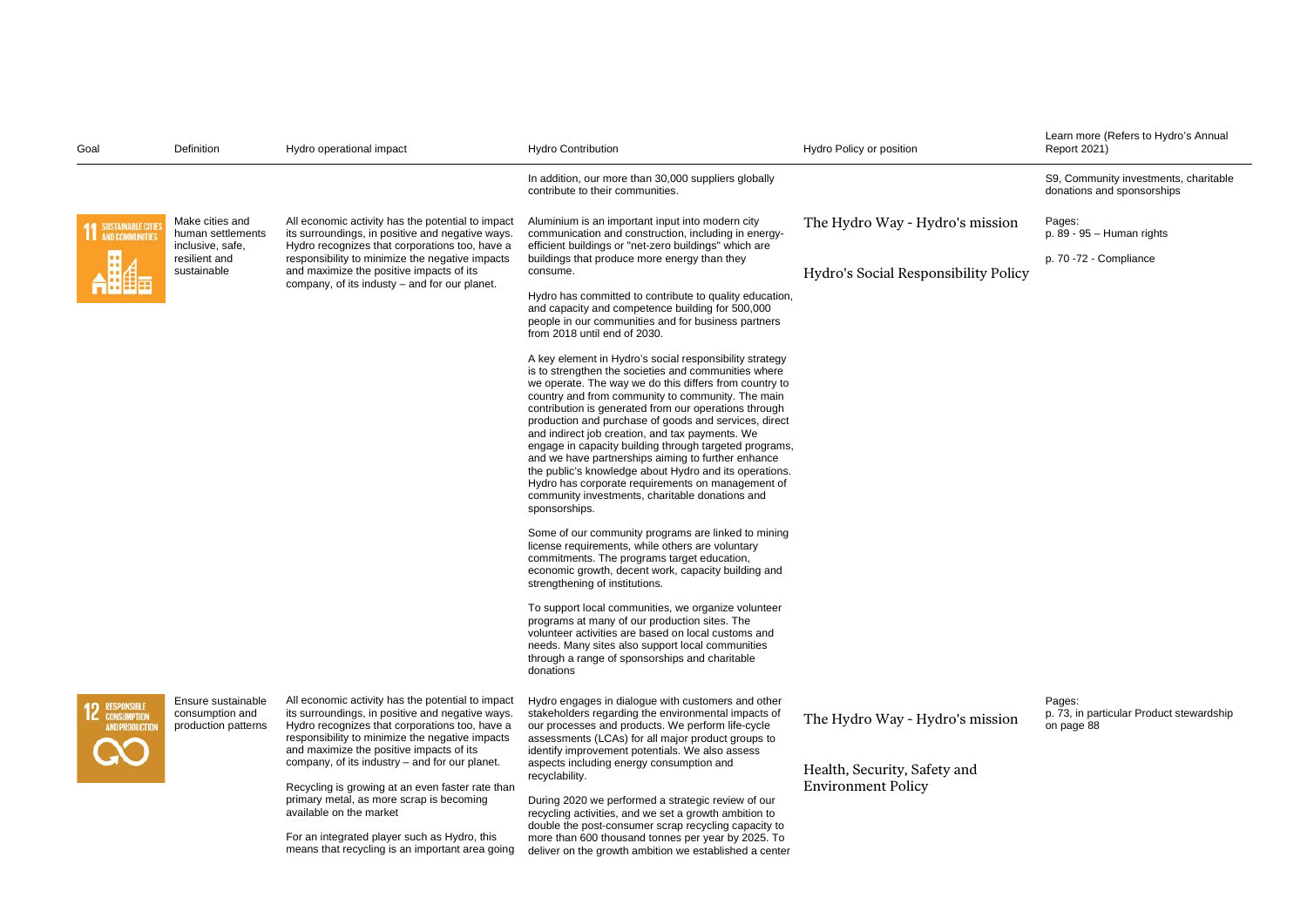| Goal       | Definition                                  | Hydro operational impact                                                                                            | <b>Hydro Contribution</b>                                                                                                                                                                                                                                                                                                                                                                                                                                                                                                                                                                                                                                                           | Hydro Policy or position                                  | Learn more (Refers to Hydro's Annual<br><b>Report 2021)</b>        |
|------------|---------------------------------------------|---------------------------------------------------------------------------------------------------------------------|-------------------------------------------------------------------------------------------------------------------------------------------------------------------------------------------------------------------------------------------------------------------------------------------------------------------------------------------------------------------------------------------------------------------------------------------------------------------------------------------------------------------------------------------------------------------------------------------------------------------------------------------------------------------------------------|-----------------------------------------------------------|--------------------------------------------------------------------|
|            |                                             | forward. Climate benefits of utilizing recycled<br>material and ensuring that more metal comes<br>back to the loop. | of excellence for recycling in Hydro Aluminium Metal to<br>bundle competence and develop necessary capacity<br>supporting all business areas in their growth ambitions.                                                                                                                                                                                                                                                                                                                                                                                                                                                                                                             |                                                           |                                                                    |
|            |                                             |                                                                                                                     | We have further improved processes to combine clean<br>scrap with post-consumer scrap recycling. The<br>technology is rolled out to Hydro's remelting and<br>recycling plants. These investments will increase our<br>post-consumer scrap capacity by up to 20 percent at<br>each plant. Hydro's patented technology in scrap<br>shredding and sorting is under further development,<br>making it possible to produce high-quality extrusion<br>and sheet ingot from post-consumer building and<br>automotive scrap.                                                                                                                                                                |                                                           |                                                                    |
|            |                                             |                                                                                                                     | We are a founding member and active participant of<br>the Aluminium Stewardship Initiative, a non-profit multi-<br>stakeholder organization which exist to administer an<br>independent third-party certification for the aluminium<br>value chain so as to provide independent assurance or<br>responsible production, sourcing and stewardship of<br>aluminium.                                                                                                                                                                                                                                                                                                                   |                                                           |                                                                    |
|            |                                             |                                                                                                                     | Hydro is engaging in relevant industry associations and<br>through these also contributing to the EU policy<br>development around Circular Economy.                                                                                                                                                                                                                                                                                                                                                                                                                                                                                                                                 |                                                           |                                                                    |
| 13 GLIMATE | combat climate<br>change and its<br>impacts | Take urgent action to Hydro emits significant amounts of greenhouse<br>gas (GHG) emissions.                         | Hydro launched a new climate strategy<br>towards 2030 in 2019, as our carbon neutral<br>strategy is coming to an end in 2020. Hydro's<br>overarching ambition towards 2030 is to<br>reduce the global climate impact of our value                                                                                                                                                                                                                                                                                                                                                                                                                                                   | The Hydro Way - Hydro's mission                           | Pages:<br>p. 75 - 79 - Climate change<br>$p. 85 - 88 - Innovation$ |
|            |                                             |                                                                                                                     | chain through greener sourcing, greener production<br>and greener products. We aim to reduce our own<br>emissions by 30 percent in 2030 and explore different<br>paths towards further significant emissions reductions<br>and CO2-free processes by 2050. Through greener<br>sourcing and greener production, we also aim to help<br>our customers in reducing their emissions through<br>providing greener products.                                                                                                                                                                                                                                                              | Health, Security, Safety and<br><b>Environment Policy</b> | Notes:<br>E1 - Greenhouse gas emissions                            |
|            |                                             |                                                                                                                     | Our new strategy puts more emphasis on reducing own<br>emissions. Changes in our production portfolio might<br>influence these targets, but our aim is still to reduce our<br>specific emissions. We have set targets to reduce<br>greenhouse gas emissions by 10 percent by 2025 and<br>30 percent by 2030, based on a 2018 baseline (2017)<br>for Paragominas, Alunorte and Albras due to the<br>production embargo at Alunorte and curtailment at<br>Albras and Paragominas). The baseline emissions<br>equal 13.3 million tonnes CO2 equivalents (CO2e) and<br>includes direct emissions and indirect emissions from<br>electricity generation (scope 1 and scope 2 emissions). |                                                           |                                                                    |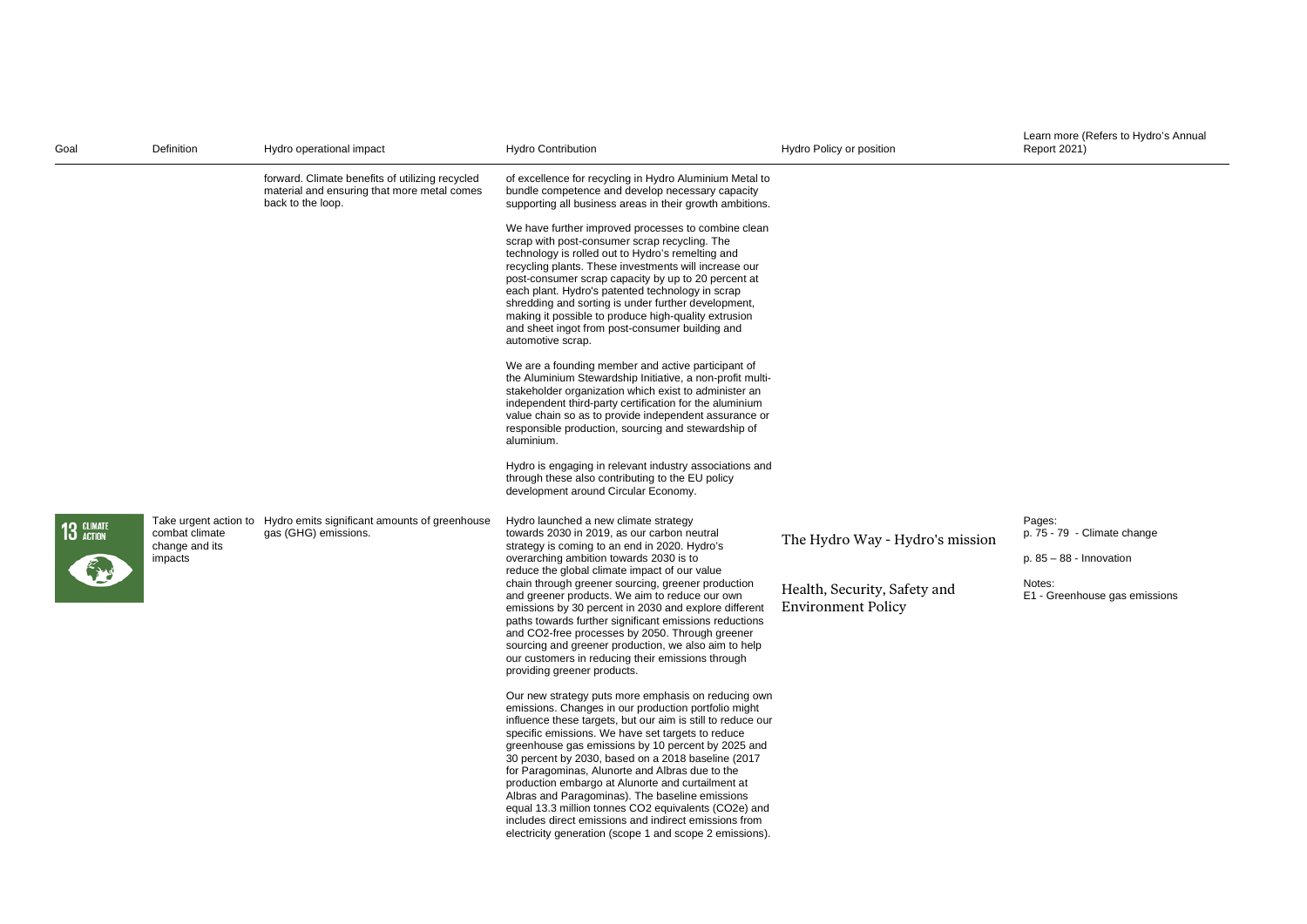| Goal                  | Definition                                                                                                    | Hydro operational impact                                                                                                                                                                                                                                                                                                                                                                                                                                                                                                                                                                                                                                                                                                                                                                                                                                                                                                                                                                                                                                                                                                                                                                                                                           | <b>Hydro Contribution</b>                                                                                                                                                                                                                                                                                                                                                                                                                                                                                                                                                                                                                                                                                                                                                                                                                                                                                                                                                                                                                                                                                                                                                                                                          | Hydro Policy or position                                                                                                      | Learn more (Refers to Hydro's Annual<br><b>Report 2021)</b>                         |
|-----------------------|---------------------------------------------------------------------------------------------------------------|----------------------------------------------------------------------------------------------------------------------------------------------------------------------------------------------------------------------------------------------------------------------------------------------------------------------------------------------------------------------------------------------------------------------------------------------------------------------------------------------------------------------------------------------------------------------------------------------------------------------------------------------------------------------------------------------------------------------------------------------------------------------------------------------------------------------------------------------------------------------------------------------------------------------------------------------------------------------------------------------------------------------------------------------------------------------------------------------------------------------------------------------------------------------------------------------------------------------------------------------------|------------------------------------------------------------------------------------------------------------------------------------------------------------------------------------------------------------------------------------------------------------------------------------------------------------------------------------------------------------------------------------------------------------------------------------------------------------------------------------------------------------------------------------------------------------------------------------------------------------------------------------------------------------------------------------------------------------------------------------------------------------------------------------------------------------------------------------------------------------------------------------------------------------------------------------------------------------------------------------------------------------------------------------------------------------------------------------------------------------------------------------------------------------------------------------------------------------------------------------|-------------------------------------------------------------------------------------------------------------------------------|-------------------------------------------------------------------------------------|
|                       |                                                                                                               |                                                                                                                                                                                                                                                                                                                                                                                                                                                                                                                                                                                                                                                                                                                                                                                                                                                                                                                                                                                                                                                                                                                                                                                                                                                    | The element "greener sourcing" in the new climate<br>strategy refers to Hydro's position as a purchaser of<br>raw materials and energy. Hydro has the opportunity to<br>source less carbonintensive electricity and cold metal<br>with a lower carbon footprint. We also have the<br>opportunity to increase the use of post-consumer scrap<br>in metal production.<br>Innovation and technology development are key<br>enablers towards reducing CO2 emissions. We have<br>initiated a significant R&D program towards 2030 to<br>look into different alternatives to achieve CO2-free<br>processes. We will explore different paths such as<br>carbon capture and storage, biomass anodes and<br>carbon-free processes. By 2030 we expect to have a<br>clearer view on a path to further significant emission<br>reductions by 2050.                                                                                                                                                                                                                                                                                                                                                                                             |                                                                                                                               |                                                                                     |
| 14 UFE<br>BELOW WATER | Conserve and<br>sustainably use the<br>oceans, seas and<br>marine resources for<br>sustainable<br>development | Hydro uses and discharges water at all stages<br>of the aluminium value chain including mining<br>and alumina refining (Brazil), smelting (largely in to determine the impact on water.<br>Norway) and rolled products and remelting<br>(largely in Europe and the US).<br>Most of the water used by Hydro in the<br>production of aluminium (with the exception of<br>water lost to evaporation) is returned to the<br>external environment. All such discharges are<br>regulated by permits.<br>Under the EU Water Framework Directive, most<br>of the Hydro relevant fjords in Norway have<br>been classified as Moderate and region wide<br>river basin management plans are being drawn<br>up to address this.<br>Other fjords (e.g. next to Herøya in Norway)<br>have had a buildup of historical pollution which<br>requires more tailored plans. Hydro is<br>continuously developing plans in dialogue with<br>experts, local stakeholders and the authorities.<br>Following an overflow of storm water from the<br>bauxite residue (also known as red mud)<br>deposits at Alunorte, short time effects were<br>registered on a nearby river.<br>The water used in hydropower production<br>affects the watersheds and their biodiversity. | Prior to building new sites or expanding existing sites,<br>Hydro performs an Environmental Impact Assessment<br>Water used in Hydro's operations in Brazil is reused in<br>the operations or treated before discharged to the<br>environment.<br>The water used in hydropower production is strictly<br>managed in line with established water management<br>and biodiversity plans, including launching about<br>86,000 fish spawns annually in almost 40 lakes and<br>rivers as part of the concession requirements.<br>To prevent new overflows of storm water from the<br>bauxite residue deposits at Alunorte, corrective actions<br>have been taken including strengthening the drainage<br>system and improving the surveillance of the water<br>treatment facility. In addition, Hydro is building new<br>state of the art waste storage facilities for tailings and<br>bauxite residue. The new technology will allow the<br>storage facilities to have a smaller environmental<br>footprint.<br>We also actively participate in drawing up water<br>management plans for the relevant river basins under<br>the EU Water Framework Directive and in developing<br>tailor made remediation plans for key affected areas. | The Hydro Way - Hydro's mission<br>Health, Security, Safety and<br><b>Environment Policy</b><br>Guidance note on biodiversity | Pages:<br>p. 80 - 84 - Environmental impact<br>management<br>Notes:<br>E4.2 - Water |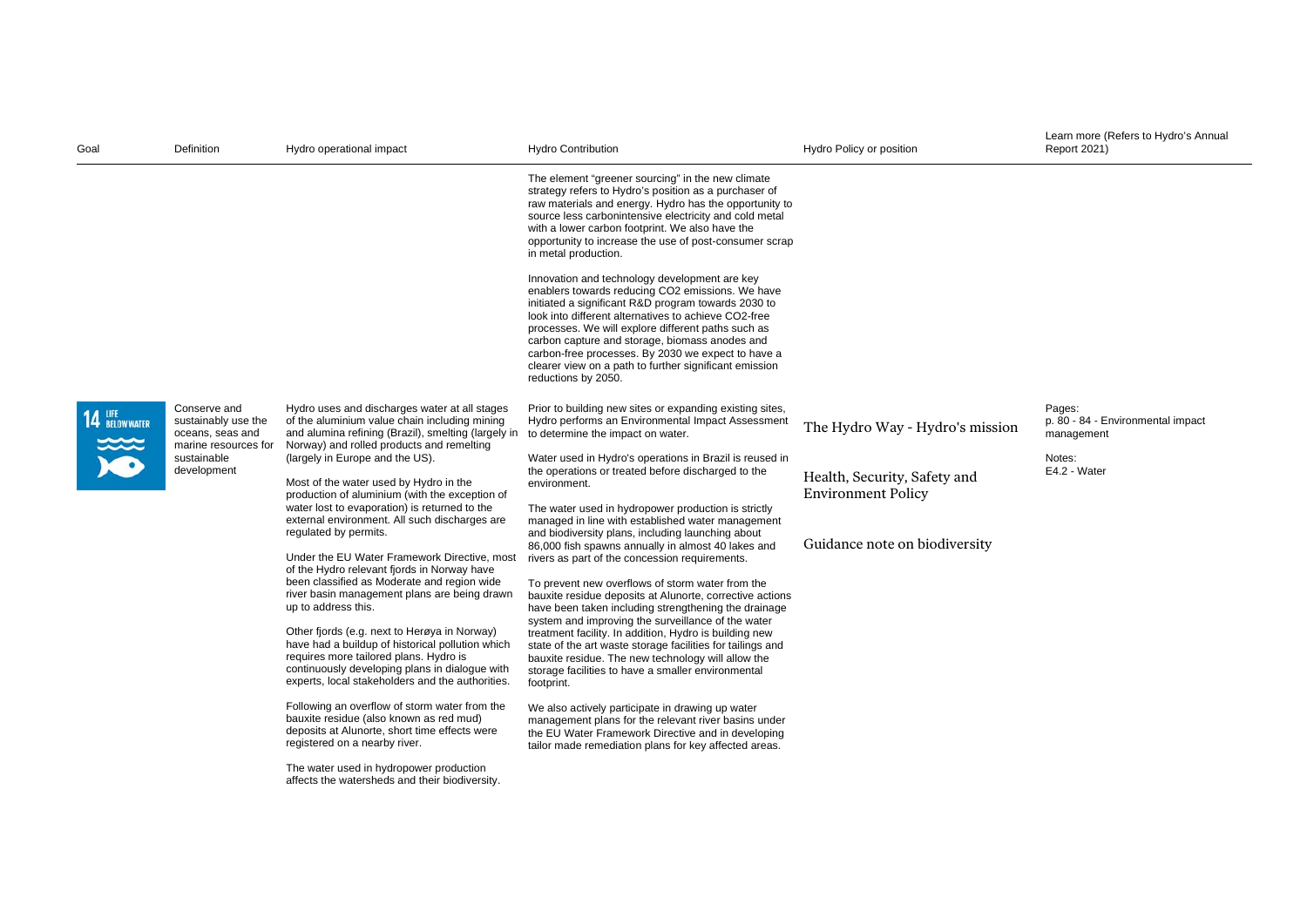| Goal                                     | Definition                                                                                                                                                                                                              | Hydro operational impact                                                                                                                                                                                                                                                                                                                                                                                                                                                                                                                                                                                                                                                                                                                                                                                                                                                                                                                                                                                                                                | <b>Hydro Contribution</b>                                                                                                                                                                                                                                                                                                                                                                                                                                                                                                                                                                                                                                                                                                                                                                                                                                                                                                                                                                                                                                                                                                                                            | Hydro Policy or position                                                                                                            | Learn more (Refers to Hydro's Annual<br><b>Report 2021)</b>                                                                                                                                                         |
|------------------------------------------|-------------------------------------------------------------------------------------------------------------------------------------------------------------------------------------------------------------------------|---------------------------------------------------------------------------------------------------------------------------------------------------------------------------------------------------------------------------------------------------------------------------------------------------------------------------------------------------------------------------------------------------------------------------------------------------------------------------------------------------------------------------------------------------------------------------------------------------------------------------------------------------------------------------------------------------------------------------------------------------------------------------------------------------------------------------------------------------------------------------------------------------------------------------------------------------------------------------------------------------------------------------------------------------------|----------------------------------------------------------------------------------------------------------------------------------------------------------------------------------------------------------------------------------------------------------------------------------------------------------------------------------------------------------------------------------------------------------------------------------------------------------------------------------------------------------------------------------------------------------------------------------------------------------------------------------------------------------------------------------------------------------------------------------------------------------------------------------------------------------------------------------------------------------------------------------------------------------------------------------------------------------------------------------------------------------------------------------------------------------------------------------------------------------------------------------------------------------------------|-------------------------------------------------------------------------------------------------------------------------------------|---------------------------------------------------------------------------------------------------------------------------------------------------------------------------------------------------------------------|
| $15$ ON LAND                             | Protect, restore and<br>promote sustainable<br>use of terrestrial<br>ecosystems,<br>sustainably manage<br>forests, combat<br>desertification, and<br>halt and reverse land<br>degradation and halt<br>biodiversity loss | Hydro's bauxite mine in Brazil is located in what<br>used to be a high biodiversity area. The area<br>was originally deforested for logging and cattle<br>farming many years before the mining<br>operations were established. Hydro uses strip<br>mining. A strip is cleared of vegetation, mined<br>and then rehabilitated.<br>Tailings are stored in engineered storage<br>facilities which are actively managed and<br>monitored. Discharge water is either returned to<br>the mining process or discharged to the river in<br>accordance with permit limits. Once full, all<br>waste storage facilities will be rehabilitated.<br>At our alumina refinery, bauxite residue (also<br>known as red mud) is also stored in engineered<br>storage facilities which are actively managed<br>and monitored. Discharge water is stored in<br>large storage basins and fed to the on-site<br>waste water treatment plant prior to discharge to<br>the river in accordance with permit limits. Once<br>full, all waste storage sites will be rehabilitated. | To increase our knowledge and to secure a science-<br>based approach, the Biodiversity Research Consortium<br>Brazil-Norway (BRC) was established in 2013. BRC<br>consists of the University of Oslo, Norway, and its<br>Brazilian partners Museu Paraense Emílio Goeldi,<br>Federal University of Pará and Federal Rural University<br>of the Amazon in addition to Hydro. The scope of the<br>consortium is to create a research program connected<br>to our mining operations. The aim is to strengthen<br>Hydro's ability to preserve the natural biodiversity of<br>the areas where we mine bauxite.<br>Hydro is building new state of the art waste storage<br>facilities for tailings and bauxite residue. The new<br>technology will allow the storage facilities to have a<br>much smaller environmental footprint and will also aid<br>the final closure and rehabilitation process by<br>generating drier waste.<br>Hydro is developing closure and rehabilitation plans for<br>all its tailings and bauxite residue storage facilities.                                                                                                                  | The Hydro Way - Hydro's mission<br>Health, Security, Safety and<br><b>Environment Policy</b><br>Guidance note on biodiversity       | Pages:<br>p. 81 - Biodiversity<br>Notes:<br>E6 - Biodiversity                                                                                                                                                       |
| <b>16</b> PEACE, JUSTICE<br>INSTITUTIONS | Promote peaceful<br>and inclusive<br>societies for<br>sustainable<br>development,<br>provide access to<br>justice for all and<br>build effective,<br>accountable and<br>inclusive institutions<br>at all levels         | Promote peaceful and inclusive societies for<br>sustainable development, provide access to<br>justice for all and build effective, accountable<br>and inclusive institutions at all levels                                                                                                                                                                                                                                                                                                                                                                                                                                                                                                                                                                                                                                                                                                                                                                                                                                                              | Hydro subscribe to UN when stating that: "It<br>undermines democracy and the rule of law, leads to<br>violations of human rights, distorts markets, erodes the<br>quality of life and allows organized crime, terrorism and<br>other threats to human security to flourish."<br>Through Hydro's engagement in international<br>organizations like Amnesty International, Transparency<br>International, Extractive Industries Transparency<br>Initiative, UN Global Compact, etc. Hydro gives support<br>to and contributes in global and local actions<br>advocating justice, and strong institutions. On a<br>company level, we set high standards in Hydro's Code<br>of Conduct and governance processes, to which<br>business partners we engage with in all markets where<br>we operate, both regarding corruption and human<br>rights aspects.<br>Strong communities ultimately rests on the strength of<br>institutions. Therefore, we will promote capacity<br>building on good governance to for instance civil<br>society organizations.<br>We are currently developing quantitative goals to drive<br>our efforts and to be able to measure their effect. | The Hydro Way - Hydro's mission<br>Code of Conduct<br>Hydro's Social Responsibility Policy<br>Hydro's Integrity Program<br>Handbook | Pages:<br>$p. 25 - 26 - Regularations$<br>p. 180 - 191 - Country by country report<br>p. 88 - Product stewardship on page 88<br>p. 89-102 Modern Slavery Act<br>transparency statement<br>Notes:<br>S10, Compliance |